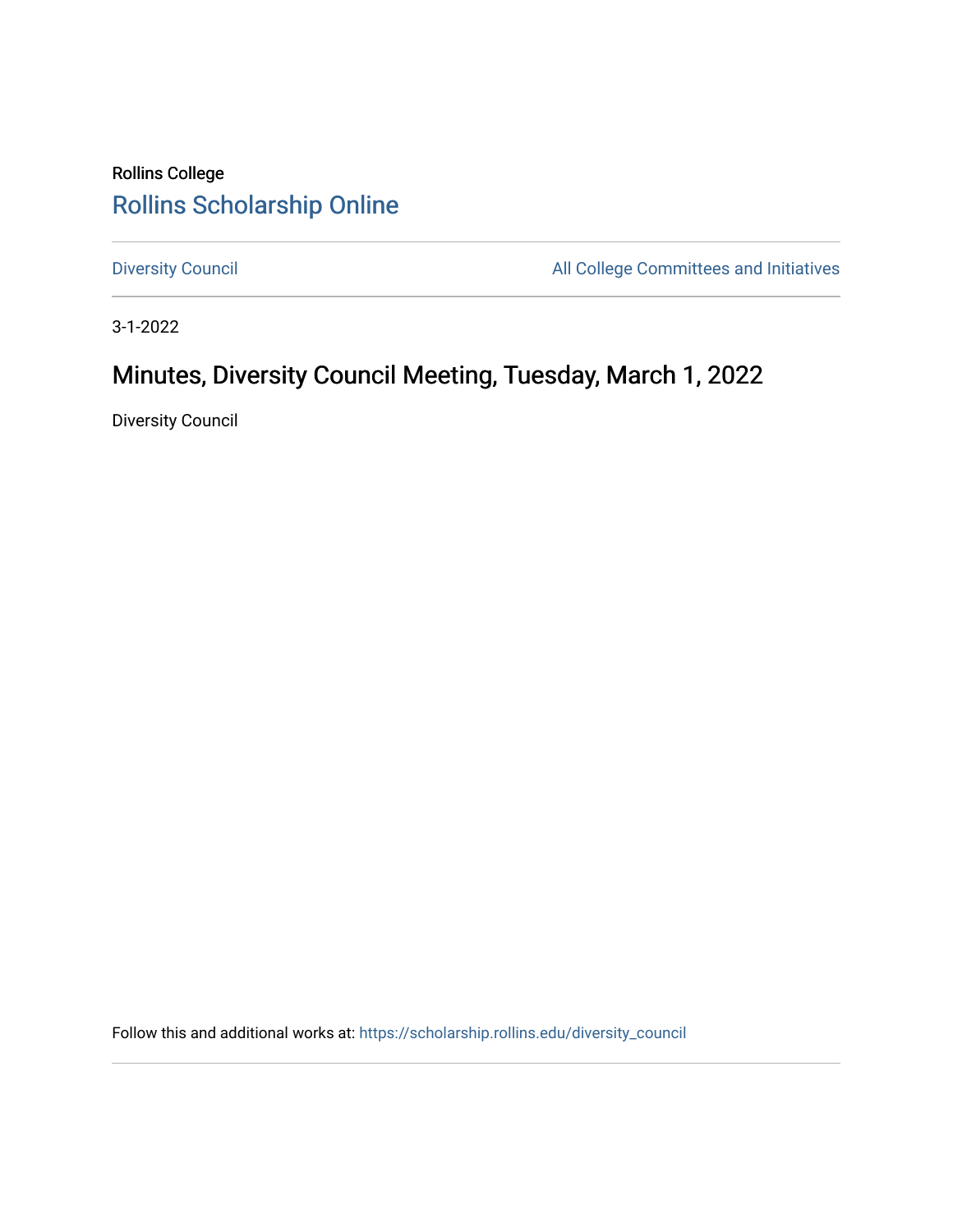### **Diversity Council Meeting Minutes - 3/1/2022**

**Attendance:** Zeynep Teymuroglu, Rachel Ware, David Painter, Maria Anguiano, Josie Balzac-Arroyo, Hannah Jackson, Joshua Savala, Vidhu Aggarwal, Katie Alonso

**Unable to Attend:** Jonathan Monti, Bethann Durlin, Maria Anguiano, Marianne DiQuattro, Katrina Jenkins, Sarah Laake, Miranda Arjona, David Zajchowski, Matt Hawks, Samantha Vega, Robert Whetstone, Alexandra Woods, Michael Brown, Teasa Mays, Destiny Robinson, Jenifer Ruby

#### **Agenda Items:**

#### **1. Update on the Budget**

- \$6000 for next year, minus Robin's grant we have about \$4,016 for budget next year
- Zeynep: Think next diversity council will handle the grant, if approved in May, paid in the following budget year –propose we award 50% of grants paid this fiscal year, then 50% paid next fiscal year – this might prevent people from giving out grants without having the money.

### **2. Updates/Revisions of the Grant Application Form:**

- If you are not familiar with the form: [https://www.rollins.edu/grants-sponsored](https://www.rollins.edu/grants-sponsored-research/documents/diversity-infusion-grant-application-2019.pdf)[research/documents/diversity-infusion-grant-application-2019.pdf; Diversity](https://www.rollins.edu/grants-sponsored-research/documents/diversity-infusion-grant-application-2019.pdf)  [Infusion Grant GENERAL INFORMATION](https://www.rollins.edu/grants-sponsored-research/documents/diversity-infusion-grant-application-2019.pdf)
	- o 3 C. The committee will not fund proposals that have the following characteristics: 1. Lack clearly stated goals and methodology 2. Lack a clear, detailed budget and rationale for all requested funds
- We will update the language to explicitly say "student is REQUIRED to apply for use with this grant"
- Josh: How many applications do we generally get? Do we pretty much accept everyone who applies? Should we be more picky about who we're giving grants to?
	- $\circ$  Zeynep: We have said no to some because they didn't meet the requirements for the grant; from my understanding, need to have a student as co-pi's, so we denied those who didn't have a student, so I think this needs to be made more clear in the application wording. Generally, we've been giving feedback, if they adjust and fix, then grant it if they meet all the requirements. We can consider reducing the grant amount OR making more selective  $\rightarrow$  probably not great to be constantly pushing the deficit back to the next year
	- $\circ$  David: Feels strange that we review grants when there is now separate Diversity Task Force and Diversity Council, and a specific grant review (the Faculty and Research Committee – but they only do a certain type of grants).
	- $\circ$  Josie: We had this conversation a lot last year, "how do we fit in and what is our task" – this was never really answered, still kind of siloed areas
		- Everyone believes this is still definitely an issue that needs to be addressed
	- o Zeynep: We told Tony and Susan we don't have any money –told us not to make any future commitments for this fiscal year (therefore, no more funds are available for this year)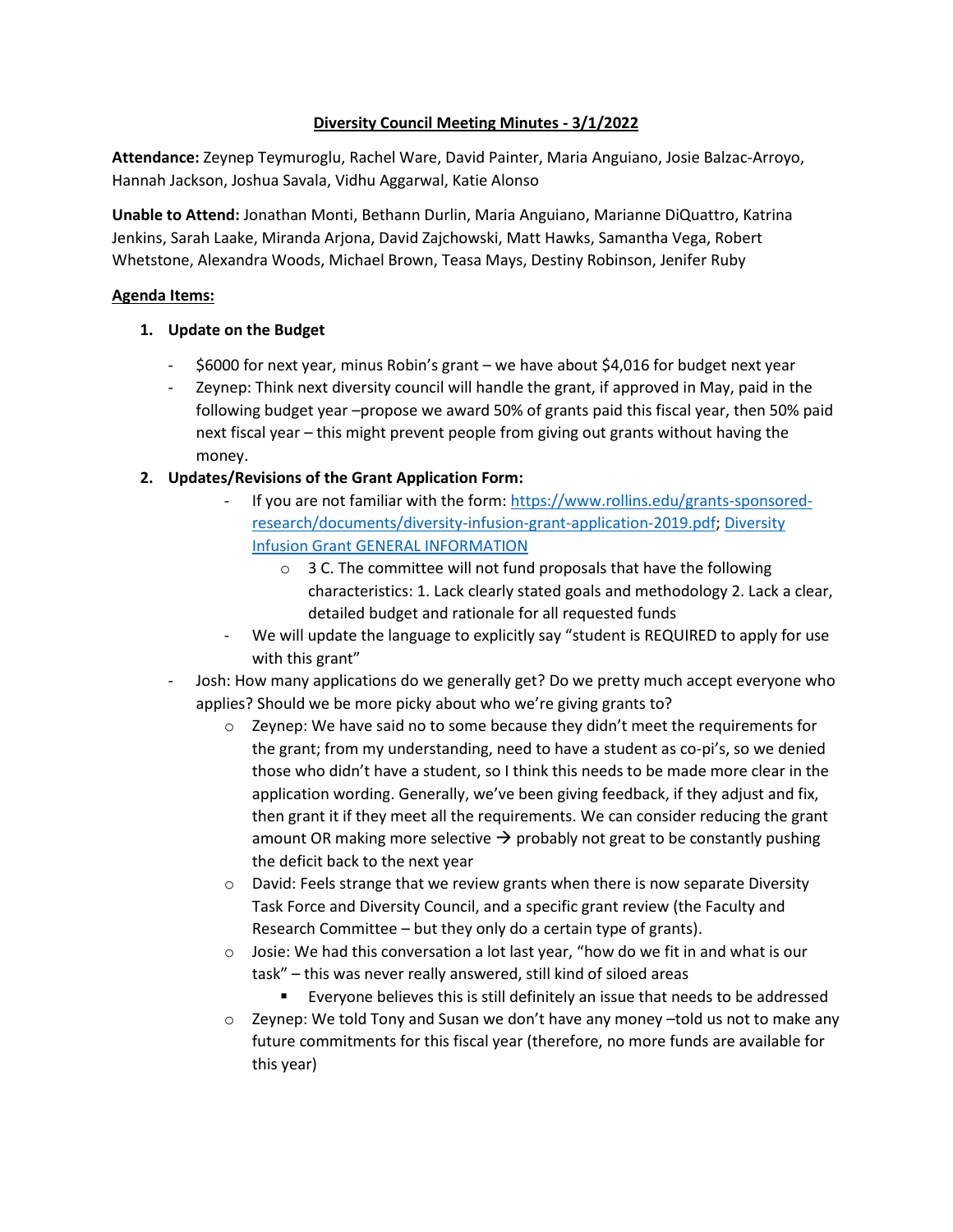- $\circ$  President Diversity Infusion Grants Council nominates people, \$1000 cash fund, have to pay fringe benefits 1450 total in the end (something like that) – important to keep this in mind as we are awarding benefits and budget for it
- Have December  $1<sup>st</sup>$  as deadline for Diversity grant currently, but the faculty deadline for grants is the 3<sup>rd</sup> Friday of January – do we want to push our deadline to the 3<sup>rd</sup> Friday of January to match?
	- o Yes, everyone agrees and we will adjust this and the wording of the application.

# **3. TPJ Speaker (related to DEI)?**

- o The deadline is April 15.
- $\circ$  TPJ pays so we can nominate/support as many as we want we just have to nominate some and say, "Diversity Council Supports this candidate". The more people we put in/support, the better our chance at having our name out on the nomination.
- $\circ$  Usually bring in about 6 people Honorarium is usually about \$1000 (cover travel + their meals and stuff, not your own)
- o Any names in mind?
	- Vidhu suggests Tonia Foster: African American Sonic poet teaches at San Francisco State, endowed chair
	- Zeynep: American Mathematical Association Rheta Rubenstein

## **4. Other Agenda Items:**

### **On-Campus Diversity Council Event:**

- Note from Jenifer via Katie: The Global Initiative Committee is also considering a similar type of workshop/conference on global topics in the fall. Jenifer shared with them that we were considering something similar and they are interested in considering a partnership.
	- o Jenifer would like to recommend that we select a small group to meet and brainstorm with a small group from the Global Initiatives Committee to consider how we could merge our two ideas for a workshop / conference. If folks think this is a good plan, we'd like 2-3 volunteers to join a committee.
	- $\circ$  Group: Want to instead wait until spring semester to put on an event, as the faculty members feel they have too much going on now/in the fall to be able to be as involved/provide as much help as much as they would like to.
	- Vidhu: Could invite TPJ speaker that was doing something on biometrics, a speaker like that who has a knowledge base who might be applicable to multiple disciplines then this might be someone who is good to bring for a conference and be a keynote speaker for the mini conference/event?
	- Zeynep: My only concern is if everyone thinks we will have enough research on DEI initiatives to present on campus – how many do we do during the year? Are there going to be enough research presentations from students to make an event? Want to ensure we have faculty-student collaborative research presentations.
	- David: I don't think it'll be an issue to get students who are doing summer collaborative research with faculty. I already have several who are planning on it